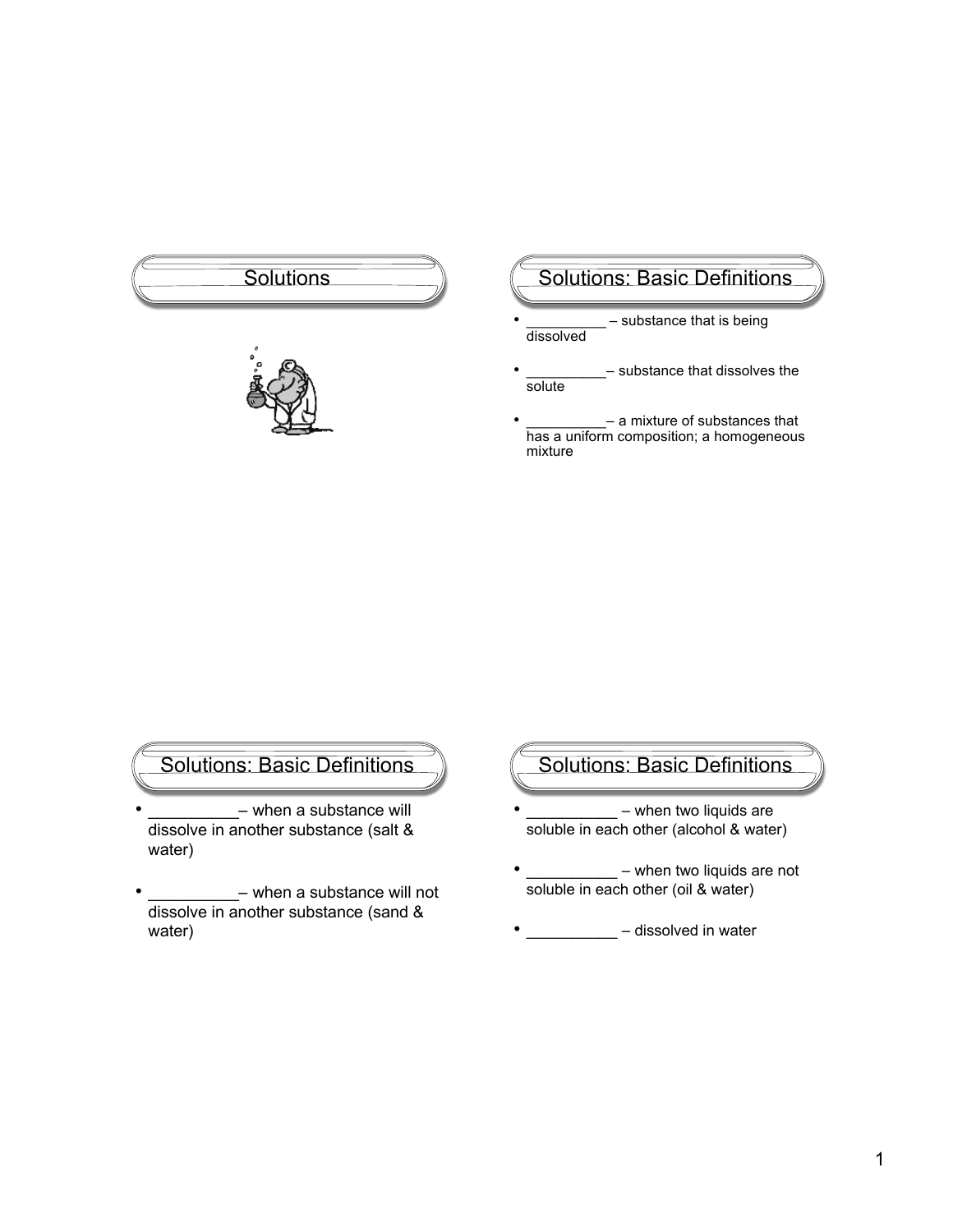### Solutions: Basic Definitions

- If the amount of solute dissolved is less than the maximum that could be dissolved
- solution which holds the maximum amount of solute per amount of the solution under the given conditions
- solutions that contain more solute than the usual maximum amount and are unstable.

# Solutions: Basic Definitions

- mixture containing particles that will settle out is left undisturbed (cornstarch & water)
- heterogeneous mixture that will not settle out if left alone (blood)
- colloid in which a liquid is suspended in another liquid (mayo)

- solution that conducts an electric current
- solution that does not conduct an electric current

# Solutions: Basic Definitions (Supersaturated Solutions

- They cannot permanently hold the excess solute in solution and may release it suddenly.
- Supersaturated solutions are made by dissolving a solute in the solution at an elevated temperature and then slowly cooling the solution.

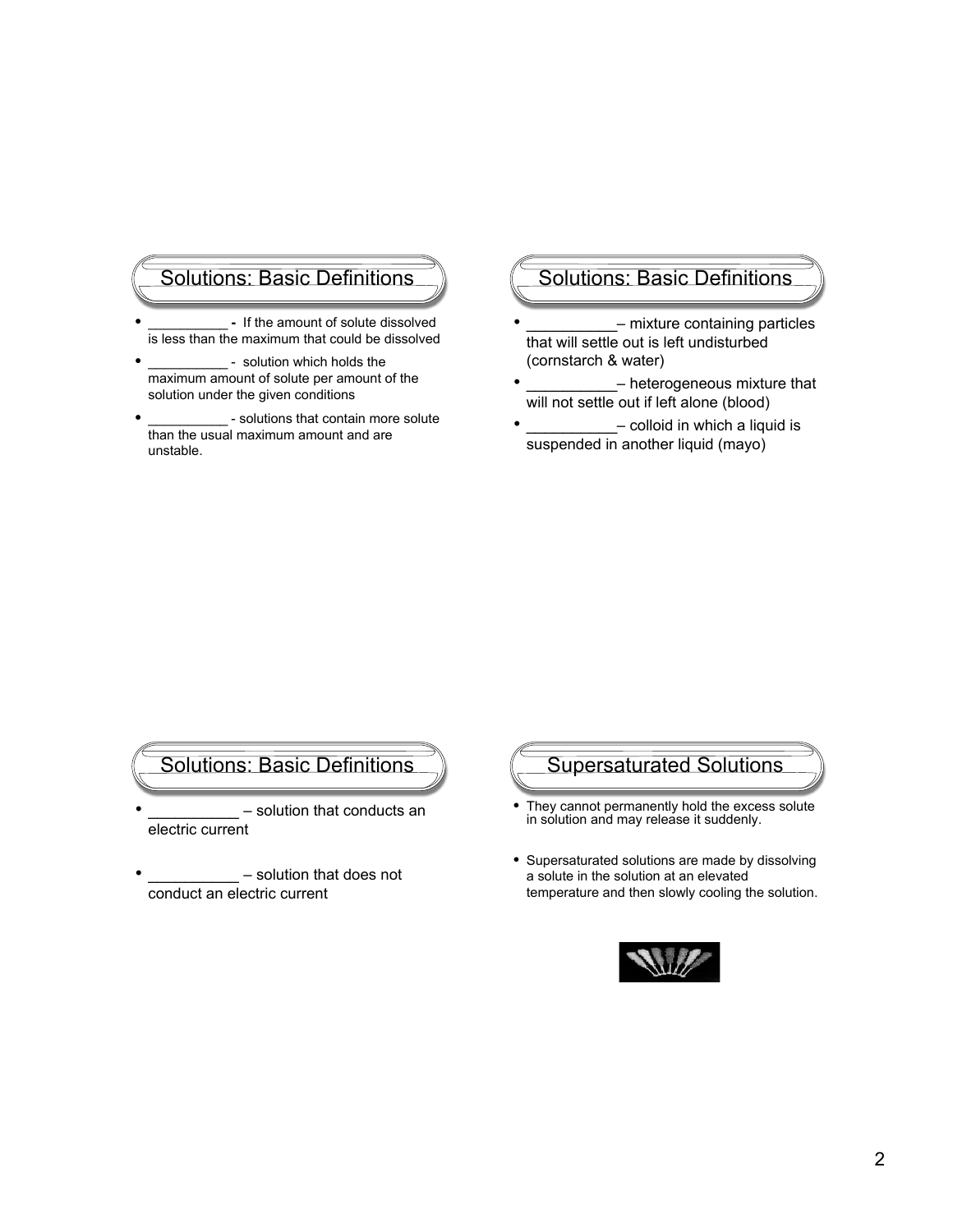

According to the graph above, about how many grams of KBr are needed to make a saturated solution in 100 g of water at 30° C?



According to the graph above, what kind of solution would you have if you dissolved 10 g of KCl in 100 g of water at 0°C?

# **Solubility**

- process of surrounding solute particles with solvent particles to form a solution
- The rule for dissolving solutions is \_\_\_\_\_\_\_\_\_\_\_\_\_\_\_\_\_\_\_\_\_\_\_\_\_\_\_
- Polar substances will dissolve in polar solvents
- Non polar substances will dissolve in non polar solvents
- Non polar will NOT dissolve in polar and vice versa

### Increasing the Rate of Solution

- 1. Agitation
- 2. Increasing Temperature
- 3. Increasing Surface Area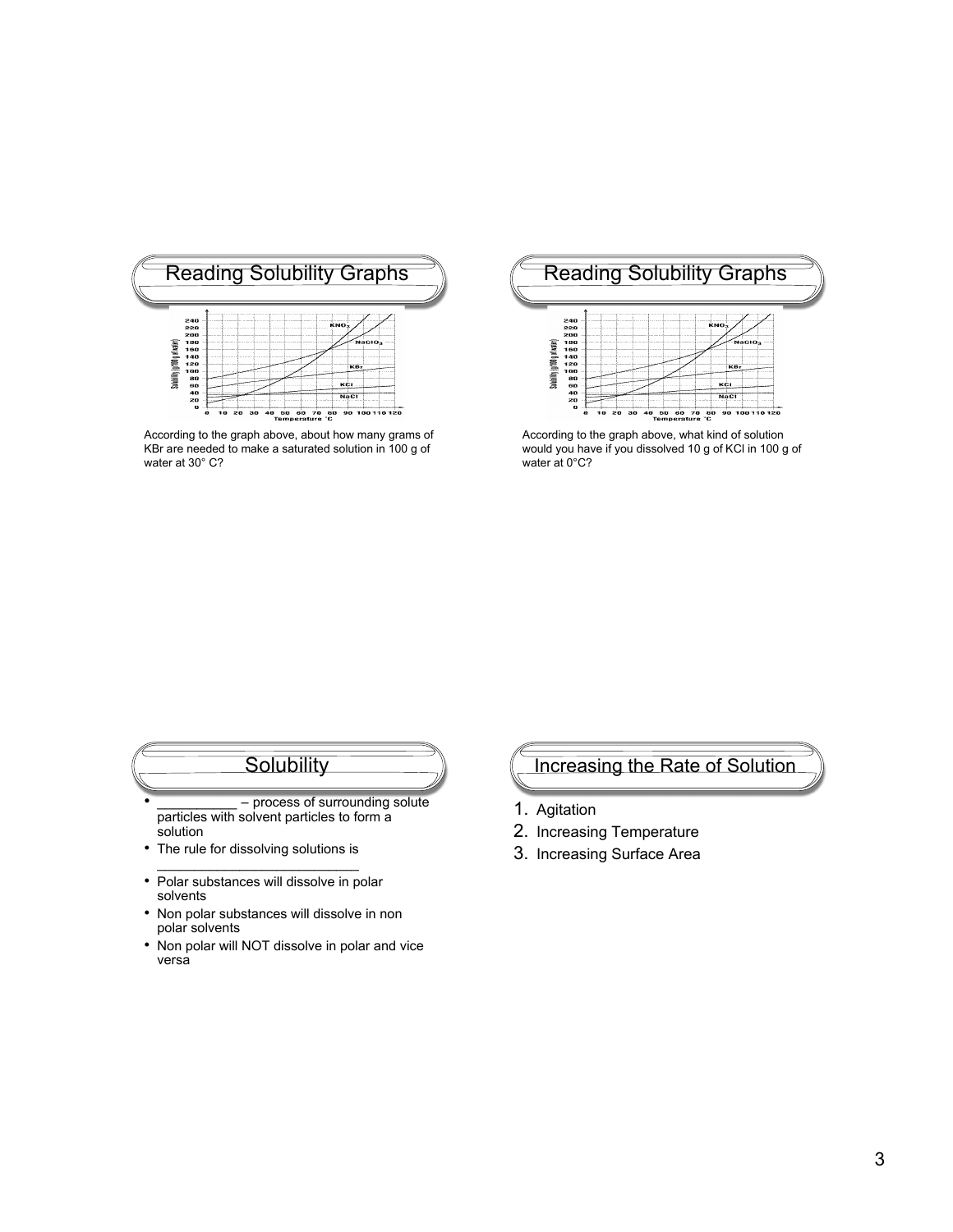

- Increases the speed of the particles
	- **speeds up the dissolving process in** solids.

#### Increasing Temperature

• More collisions of particles as temperature increases.

#### Particle Size (Increasing Surface Area)

- Smaller particles dissolve faster than larger particles.
	- more surface area
	- **Sugar cube vs. 1/2 teaspoon sugar**
	- **Teaspoon will dissolve faster**

# Solubility of a gas

- **Two main factors that affect the solubility of a gas in a liquid**
- 1. Temperature
	- Normally, the higher the temperature, the faster a solute will dissolve…NOT with a gas!
	- In a gas, the cooler the temperature, the faster the gas will dissolve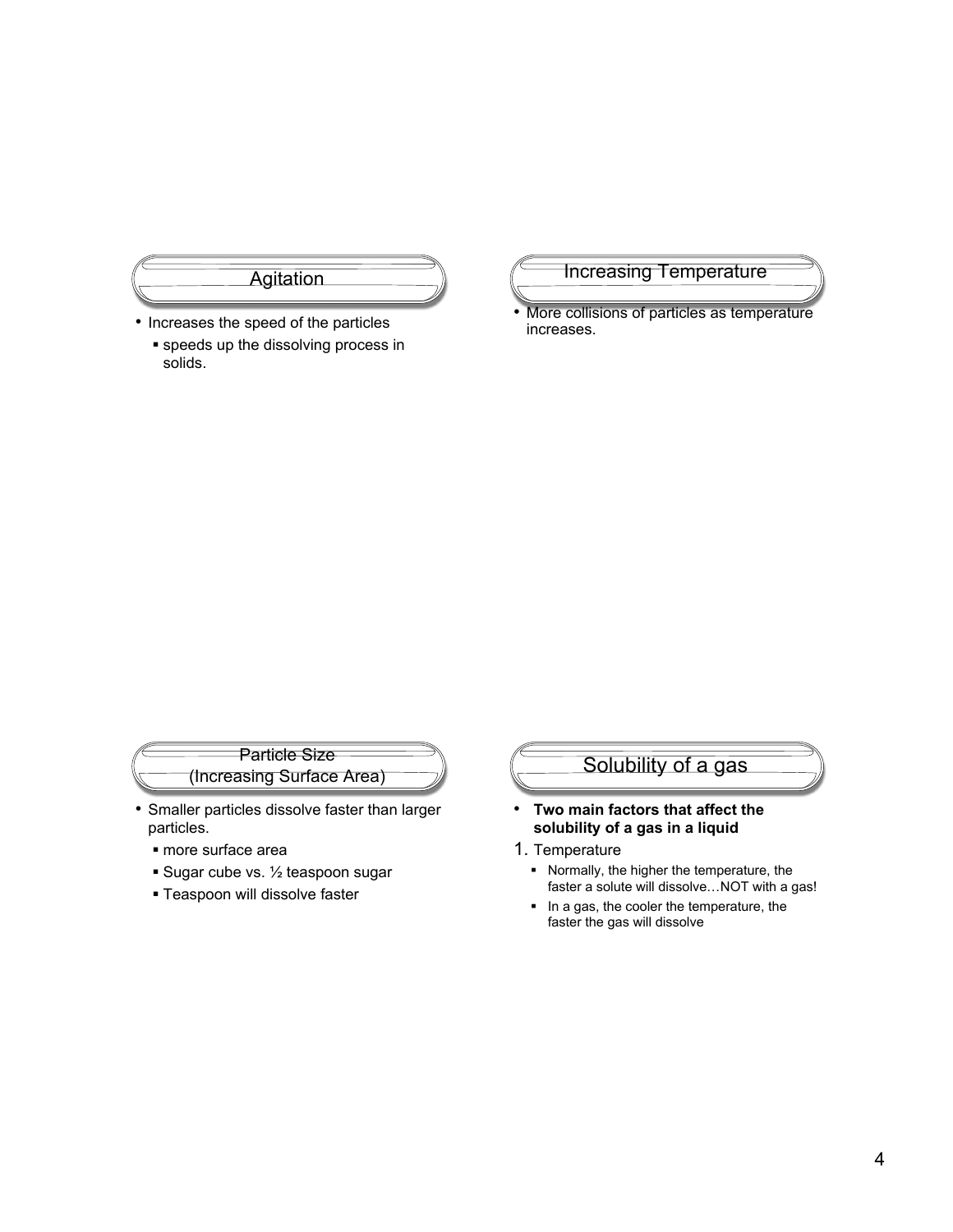# Solubility of a gas

- **The second factor affecting the solubility of a gas is pressure**
- 2. Pressure
	- The higher the pressure, the more gas that will dissolve
	- Think of a coke bottle... What will happen if you leave the lid off?

#### Henry's Law

- The solubility of a gas is directly proportional to the pressure
- The higher the pressure, the more gas will dissolve
- $S_1 = S_2$
- $P_1^ P_2^-$
- $S =$  solubility  $(g/L)$
- P = pressure

### Example

• If 0.85 g of a gas at 4.0 atm of pressure dissolves in 1.0 L of water at 25°C, how much will dissolve in 1.0 L of water at 1.0 atm of pressure at the same temperature?



• The solubility of a gas is 2.0 g/L at 50.0 kPa. How much gas will dissolve in 1.5 L at 10.0 kPa?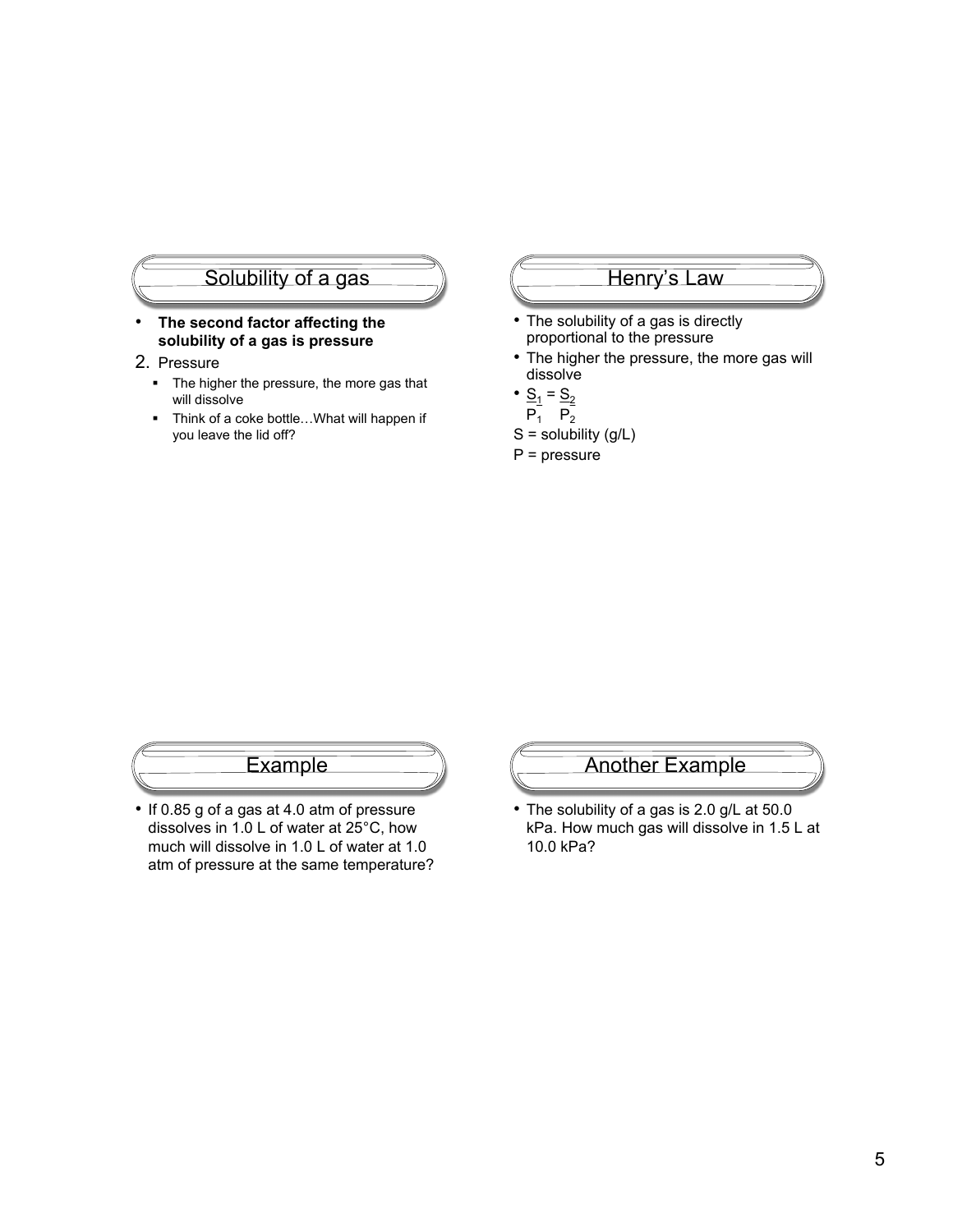

• Concentration expresses a ratio that compares an amount of the solute with an amount of the solution or the solvent.

# $\overline{\frac{9}{6}}$  by Mass

- Remember …
- % =  $part \times 100$ whole
- % by mass =  $mass$  solute  $\times$  100 mass solution

# **Example**

• What is the % by mass of a solution with 3.6 g of NaCl dissolved in 100.0 g of water?



- Remember …
- % =  $part \times 100$ whole
- $\cdot$  % by volume = volume solute  $\times$  100 volume solution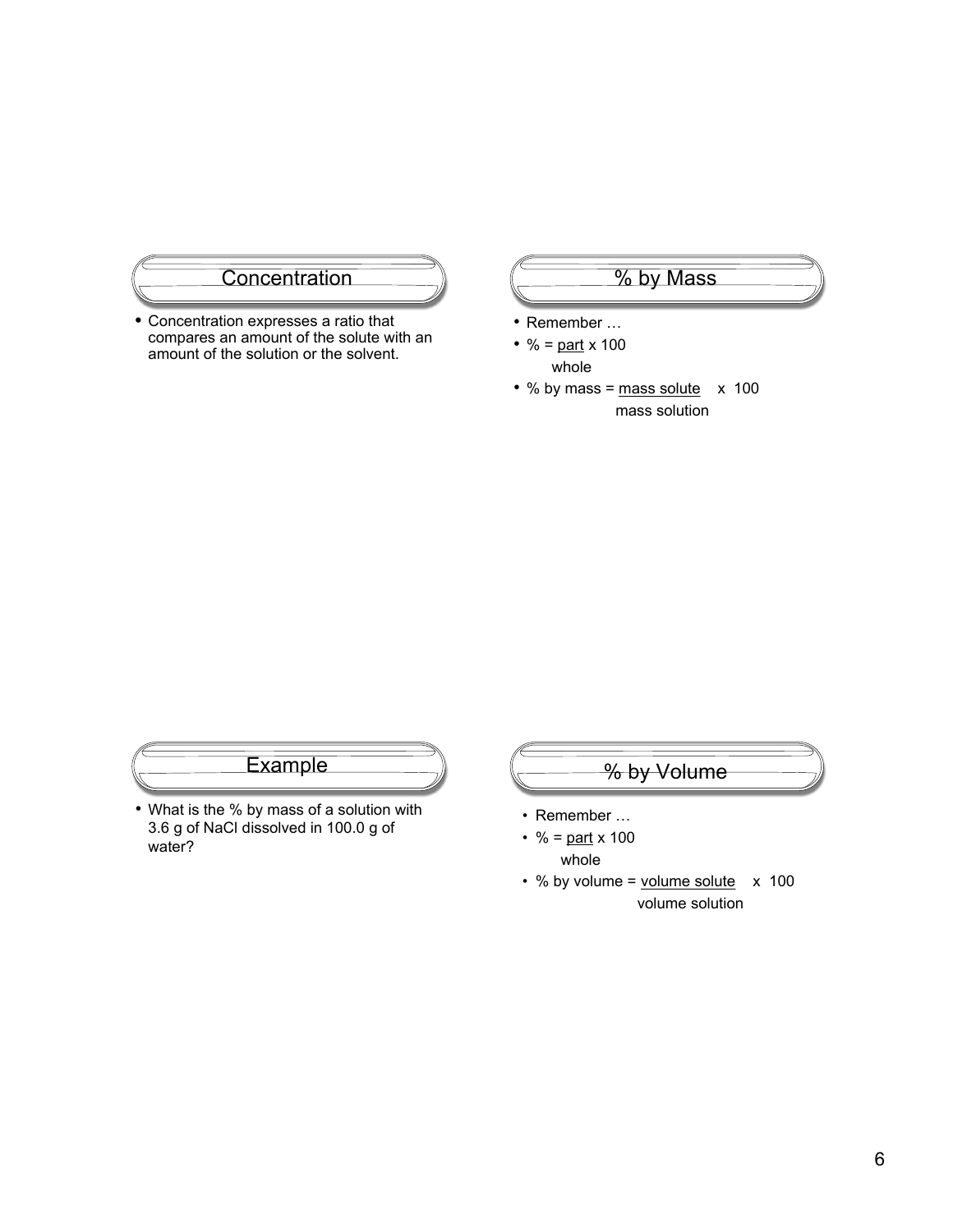

• What is the % by volume of 75.0 ml of ethanol dissolved in 200.0 ml of water?

#### **Molarity**

- is defined as the number of moles of solute per liter of solution.
- Molarity = moles of solute/liter of solution
- $\bullet$  M = mol/L

# Molarity Examples

• Calculate the molarity of a solution made by dissolving 23.4 g of sodium sulfate in 125 ml of solution

# Molarity Examples

• Calculate the molarity of a solution made by dissolving 5.00 g of  $\mathsf{C_6H_{12}O_6}$  in enough water to make 100.0 ml of solution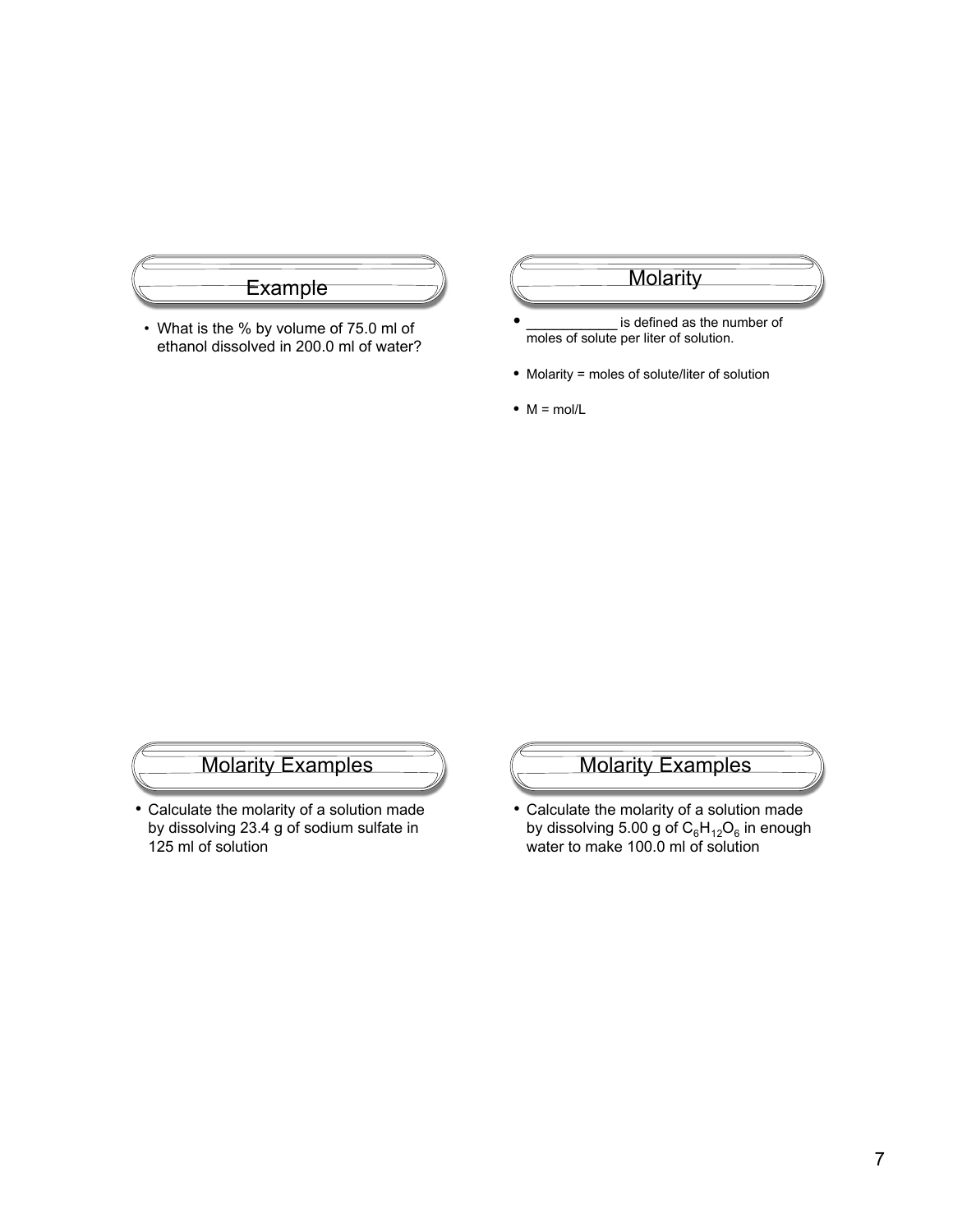#### Molarity Examples

• How many grams of  $Na<sub>2</sub>SO<sub>4</sub>$  are required to make 0.350 L of a 0.500 M solution of  $Na<sub>2</sub>SO<sub>4</sub>$ ?

#### Dilution

- When chemists purchase solutions, they generally purchase "\_\_\_\_\_\_\_\_\_\_ *solutions*" which are extremely concentrated solutions
- This way a chemist can dilute the strong solution to any concentration that they wish. This stops the chemist from having to buy several concentrations

### Dilution Equation

- $M_1V_1 = M_2V_2$
- $M_1$  = initial molarity
- $V_1$  = initial volume
- $M_2$  = final molarity
- $V_2$  = final volume
- The units for  $V_1$  &  $V_2$  do not matter as long as they are the same
- $M_1$  &  $M_2$  MUST be in molarity

#### Dilution Problems

• Suppose we want to make 250 ml of a 0.10 M solution of CuSO4 and we have a stock solution of 1.0 M CuSO4. How many mL of 1.0 M  $CuSO<sub>4</sub>$  would you need?